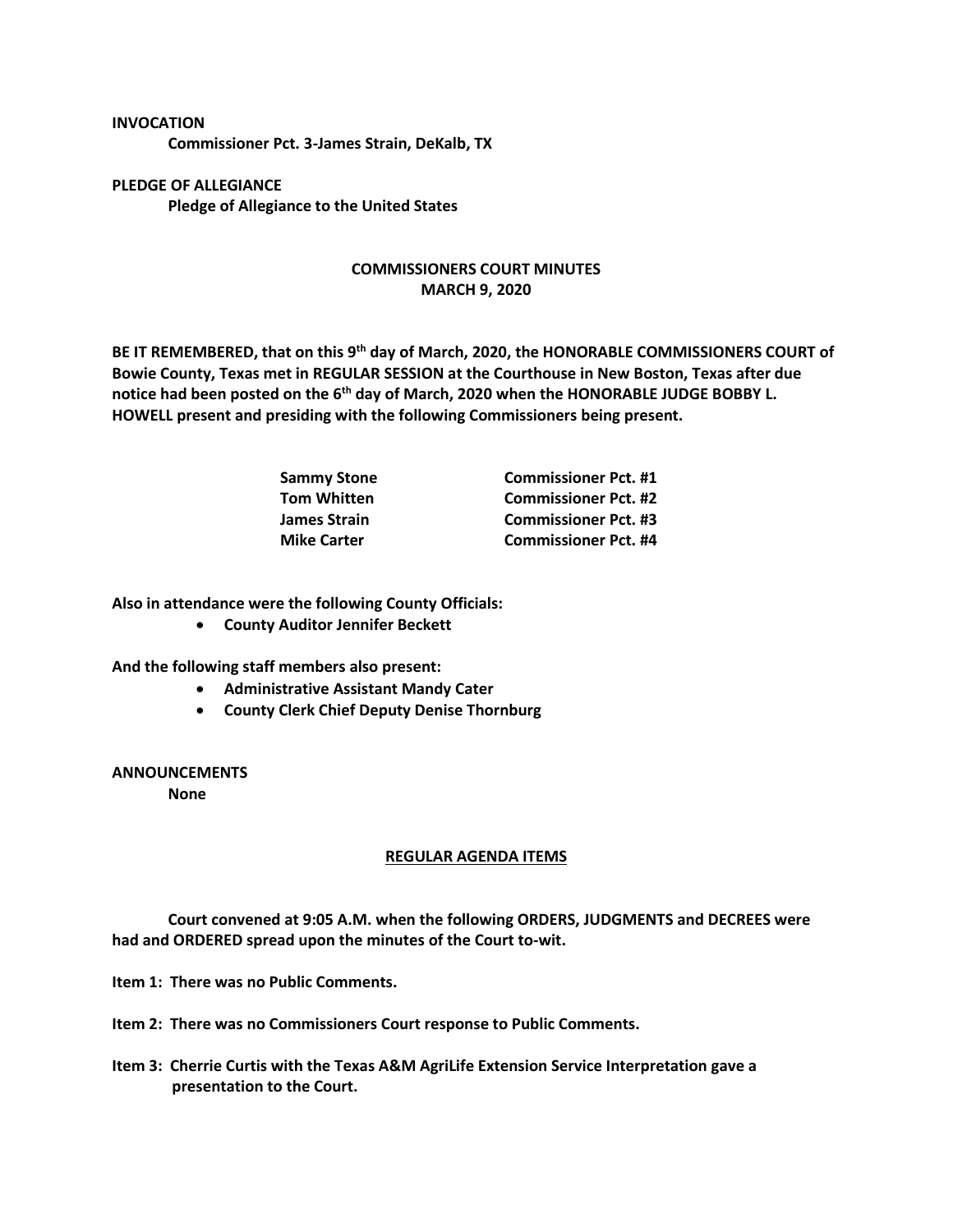- **Item 4: There was no action taken to declare an emergency amendment to the budget to repair/replace HVAC and possible waiver of the bid process.**
- **Item 5: On this 9th day of March, 2020, a motion was made by Commissioner Mike Carter and duly second by Commissioner James Strain to advertise for bids to replace or repair the HVAC for the Bowie County Courthouse. Motion was put to a vote and all Commissioners voted yes and none voted no. Motion carried.**
- **Item 6: On this 9th day of March, 2020, a motion was made by Commissioner Sammy Stone and duly second by Commissioner Tom Whitten to approve the Sheriff's Racial Profiling Report for Bowie County. Motion was put to a vote and all Commissioners voted yes and none voted no. Motion carried.**
- **Item 7: On this 9th day of March, 2020, a motion was made by Commissioner Mike Carter and duly second by Commissioner James Strain to approve the Racial Profiling Report for Constable, Pct. 5 (Robbie Caudle). Motion was put to a vote and all Commissioners voted yes and none voted no. Motion carried.**
- **Item 8: On this 9th day of March, 2020, a motion was made by Commissioner James Strain and duly second by Commissioner Mike Carter to approve the Hospice of Texarkana as an entity capable of receiving donations pursuant to Texas Government Code Section 61.003(a). Motion was put to a vote and all Commissioners voted yes and none voted no. Motion carried.**
- **Item 9: On this 9th day of March, 2020, a motion was made by Commissioner James Strain and duly second by Commissioner Mike Carter to bring back to the table bids for road materials. Motion was put to a vote and all Commissioners voted yes and none voted no. Motion carried.**
- **Item 10: On this 9th day of March, 2020, a motion was made by Commissioner Sammy Stone and duly second by Commissioner Tom Whitten to approve all road material bids for all Precincts. Motion was put to a vote and all Commissioners voted yes and none voted no. Motion carried.**
- **Item 11: On this 9th day of March, 2020, a motion was made by Commissioner Mike Carter and duly second by Commissioner Sammy Stone to open bids for lease/purchase financing on 3 Mack Trucks for Precinct 4. Motion was put to a vote and all Commissioners voted yes and none voted no. Motion carried.**

**Item 12: On this 9th day of March, 2020, a motion was made by Commissioner Mike Carter and duly second by Commissioner Sammy Stone to table the bids for lease/purchase financing on 3 Mack trucks for Precinct 4. Motion was put to a vote and all Commissioners voted yes and none voted no. Motion carried.**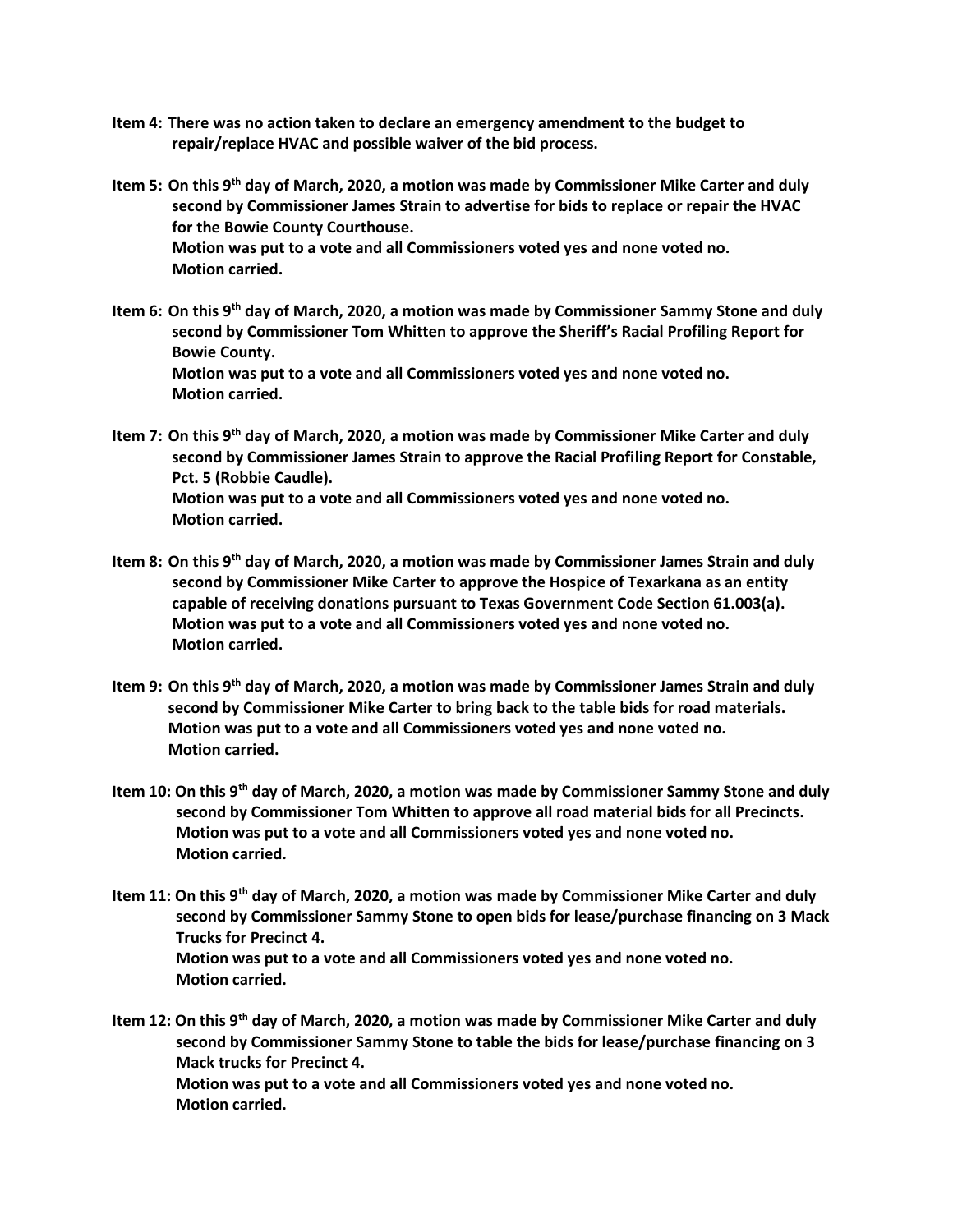**Item 13: On this 9th day of March, 2020, a motion was made by Commissioner Tom Whitten and duly second by Commissioner Mike Carter to approve a Resolution appointing Andrea Williams McCoy and Cory J. Floyd to the Board of Directors of the North-East Texas Regional Mobility Authority (NETRMA).**

 **Motion was put to a vote and all Commissioners voted yes and none voted no. Motion carried.**

- **Item 14: On this 9th day of March, 2020, a motion was made by Commissioner Tom Whitten and duly second by Commissioner James Strain to abandon County Road 2307 Texarkana Texas, Precinct 2 as requested by property owners. Motion was put to a vote and all Commissioners voted yes and none voted no. Motion carried.**
- **Item 15: On this 9th day of March, 2020, a motion was made by Commissioner Mike Carter and duly second by Commissioner Tom Whitten to approve an Interlocal Agreement between ARK-TEX Council of Governments (ATCOG) and Bowie County. Motion was put to a vote and all Commissioners voted yes and none voted no. Motion carried.**
- **Item 16: On this 9th day of March, 2020, a motion was made by Commissioner James Strain and duly second by Commissioner Tom Whitten to approve in principal of economic development project and also permission for County Judge to develop all necessary documents for final review and approval of this Court (with ARTX Regional Economic Development, Inc.). Motion was put to a vote and all Commissioners voted yes and none voted no. Motion carried.**
- **Item 17: On this 9th day of March, 2020, a motion was made by Commissioner James Strain and duly second by Commissioner Mike Carter to approve the Treasurer's Monthly Report for January 2020. Motion was put to a vote and all Commissioners voted yes and none voted no. Motion carried.**
- **Item 18: On this 9th day of March, 2020, a motion was made by Commissioner Tom Whitten and duly second by Commissioner Sammy Stone to approve budget adjustments (line item transfers) as presented. Motion was put to a vote and all Commissioners voted yes and none voted no. Motion carried.**
- **Item 19: On this 9th day of March, 2020, a motion was made by Commissioner Sammy Stone and duly second by Commissioner Mike Carter to approve payment of accounts payable and payroll. Motion was put to a vote and all Commissioners voted yes and none voted no. Motion carried.**